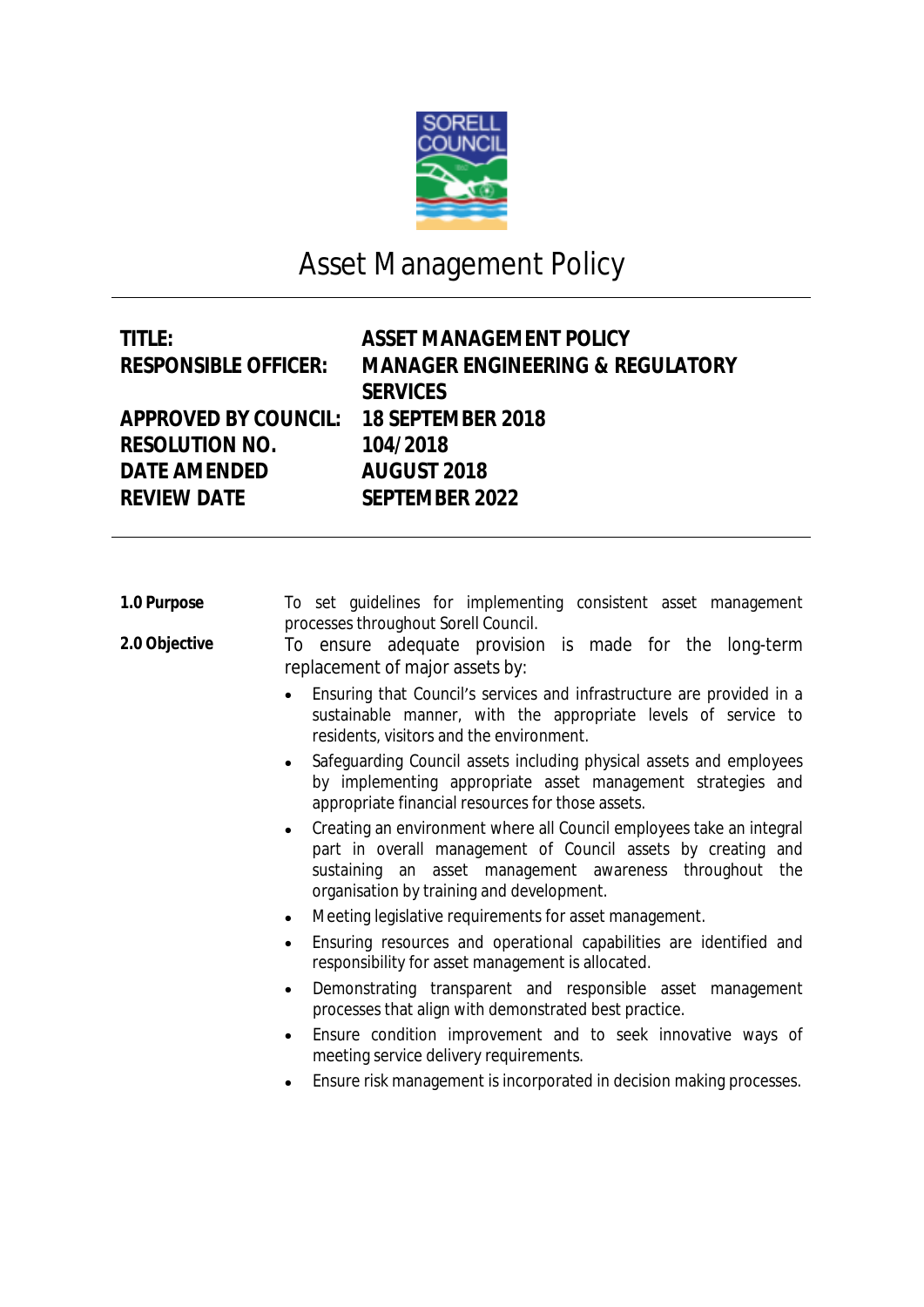| 3.0 Scope<br>4.0 Policy | This policy applies to all Council activities.                                                                                                                                                                                                                                                                                                                         |
|-------------------------|------------------------------------------------------------------------------------------------------------------------------------------------------------------------------------------------------------------------------------------------------------------------------------------------------------------------------------------------------------------------|
| 4.1 Background<br>4.1.1 | Council is committed to implementing a systematic asset<br>management methodology in order to apply appropriate asset<br>management best practices across all areas of the organisation.<br>This includes ensuring that assets are planned, created, operated,<br>maintained, renewed and disposed of in accordance with Council's<br>priorities for service delivery. |
| 4.1.2                   | Council owns and uses approximately \$310 million of non-current<br>assets to support its core business of delivery of services to the<br>community.                                                                                                                                                                                                                   |
| 4.1.2                   | Council owns and uses approximately \$310 million of non-current<br>assets to support its core business of delivery of services to the<br>community.                                                                                                                                                                                                                   |
| 4.1.3                   | Asset management practices impact directly on the core business of<br>the organisation and appropriate asset management is required to<br>achieve our strategic service delivery objectives.                                                                                                                                                                           |
| 4.1.4                   | Adopting asset management principles will assist Council in<br>achieving its Strategic Longer-Term Plan and Long Term Financial<br>objectives.                                                                                                                                                                                                                         |
| 4.1.5                   | A strategic approach to asset management will ensure that the<br>Council delivers the agreed appropriate level of service through its<br>assets. This will provide positive impact on;                                                                                                                                                                                 |
|                         | Members of the public and staff;<br>Council's financial position;<br>٠<br>The ability of Council to deliver the expected level of service<br>and infrastructure;<br>The political environment in which Council operates; and<br>The legal liabilities of Council.                                                                                                      |
| 4.1 Principle           |                                                                                                                                                                                                                                                                                                                                                                        |
| 4.2.1                   | A consistent Asset Management Strategy must exist for implementing<br>systematic asset management and appropriate asset management best-<br>practice throughout all Departments of Council.                                                                                                                                                                            |
| 4.2.2                   | All relevant legislative requirements together with political, social and<br>economic environments are to be taken into account in asset<br>management.                                                                                                                                                                                                                |
| 4.2.3                   | Asset management principles will be integrated within existing planning<br>and operational processes.                                                                                                                                                                                                                                                                  |
| 4.2.4                   | Asset Management Plans will be developed for major service/asset<br>categories. The plans will be informed by community consultation and<br>financial planning and reporting.                                                                                                                                                                                          |
| 4.2.5                   | An inspection regime will be used as part of asset management to ensure<br>agreed service levels are maintained and to identify asset renewal<br>priorities.                                                                                                                                                                                                           |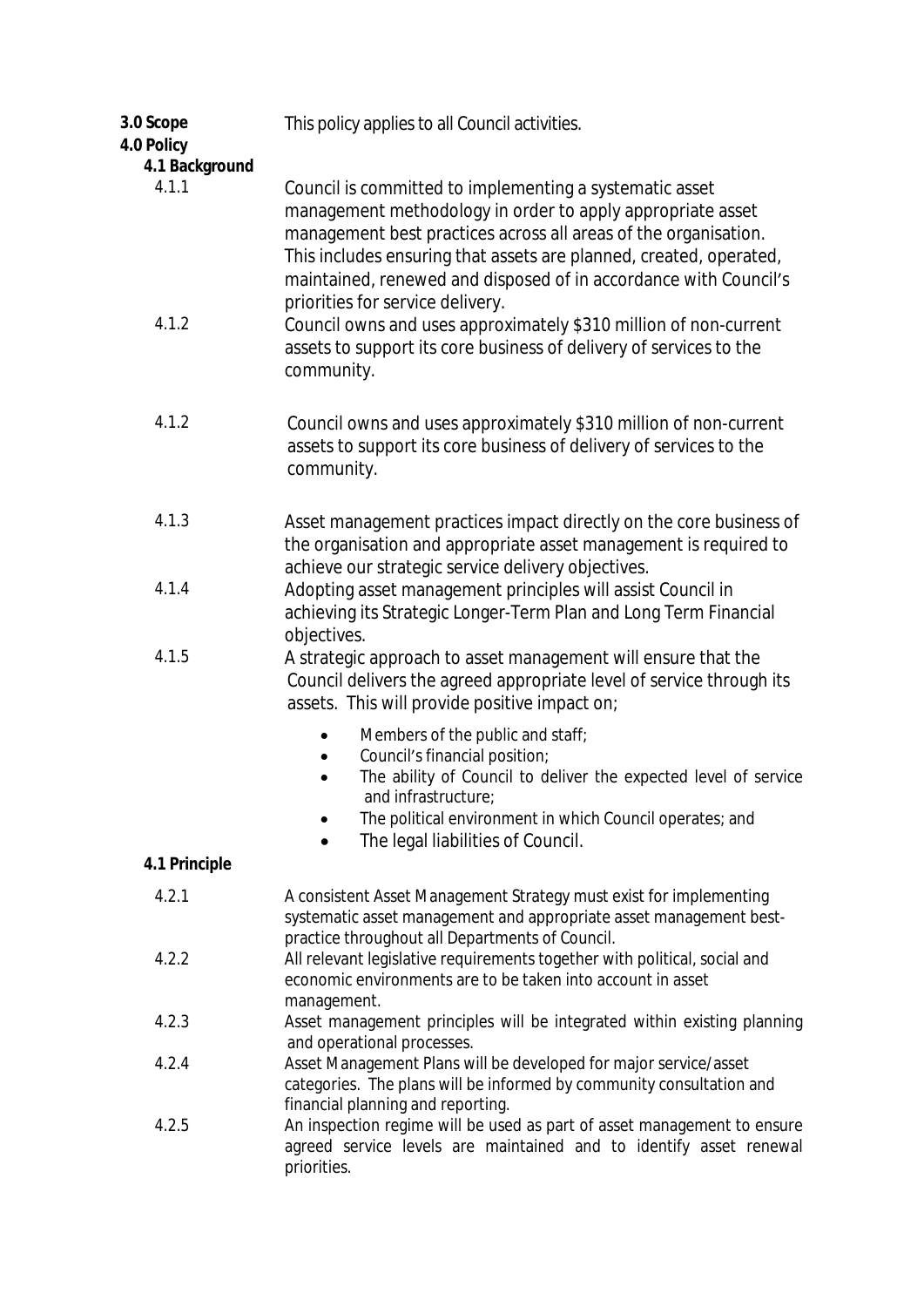| 4.2.6  | Asset renewals required to meet agreed service levels and identify in<br>adopted asset management plans and long term financial plans will form   |
|--------|---------------------------------------------------------------------------------------------------------------------------------------------------|
|        | the basis of annual budget estimates with the service and risk                                                                                    |
|        | consequences of variations in defined asset renewals and budget                                                                                   |
| 4.2.7  | resources documented in budget documentation.                                                                                                     |
|        | Service levels defined in adopted asset management plans will form the<br>basis of annual budget estimates with the service and risk consequences |
|        | of variations in defined service levels and budget resources documented<br>in budget documentation.                                               |
| 4.2.8  | Asset renewal plans will be prioritised and implemented progressively                                                                             |
|        | based on agreed service levels and the effectiveness of the current assets<br>to provide that level of service.                                   |
| 4.2.9  | Systematic and cyclic reviews will be applied to all asset classes and are to<br>ensure that the assets are managed, valued and depreciated in    |
|        | accordance with appropriate best practice and applicable Australian<br>Standards.                                                                 |
| 4.2.10 | Future life cycle cost will be reported and considered in all decisions                                                                           |
|        | relating to new services and assets and upgrading of existing services and<br>assets.                                                             |
| 4.2.11 | Future service levels will be determined in consultation with the<br>community.                                                                   |
| 4.2.12 | Training and awareness in asset and financial management will be<br>provided for councillors and relevant staff.                                  |

| Legislation                 | Requirement                                    |
|-----------------------------|------------------------------------------------|
| <b>Local Government Act</b> | Sets out role, purpose, responsibilities and   |
|                             | powers of local governments including the      |
|                             | preparation of a long term financial plan      |
|                             | supported by asset management plans for        |
|                             | sustainable service delivery.                  |
| <b>Local Government</b>     | Sets out role, purpose, responsibilities and   |
| (Highways) Act              | powers of local governments in relation to     |
|                             | Highways and Roads.                            |
| Roads and Jetties Act       | Sets out role, purpose, responsibilities and   |
|                             | powers of local governments in relation to     |
|                             | Highways and Roads.                            |
| Traffic (Road Rules)        | Sets out role, purpose, responsibilities and   |
| Regulations                 | powers of road users                           |
| Urban Drainage Bill         | An Act to provide for the management of        |
| (2013)                      | urban drainage and stormwater systems          |
|                             | and infrastructure                             |
| Work Health and             | This Federal legislation provides a nationally |
| Safety Act 2012 &           | consistent framework to secure the health      |
| Regulations                 | and safety of workers and workplaces.          |

## **5.0 Legislation**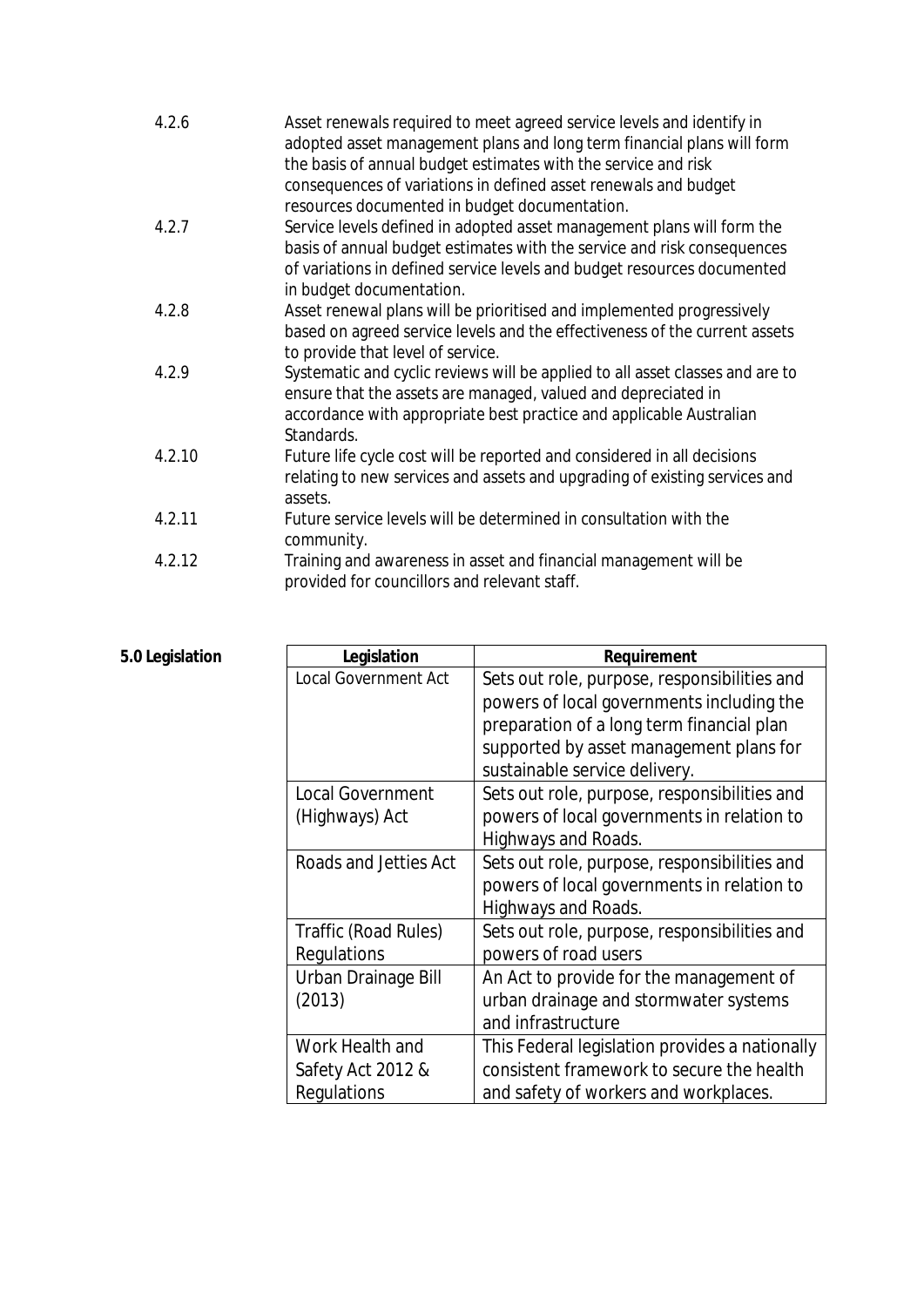| Environmental<br>Management and<br><b>Pollution Control Act</b><br>1994 (EMPCA 1994 | An Act to provide for the management of<br>the environment and the control of<br>pollution in the State.                                                   |
|-------------------------------------------------------------------------------------|------------------------------------------------------------------------------------------------------------------------------------------------------------|
| <b>Tasmanian State</b><br>Stormwater Strategy<br>(2010)                             | Guidelines developed across many<br>Government Agencies to address improved<br>management of the stormwater runoff<br>from land, particularly development. |
| Australian Accounting<br>Standards Board 13                                         | <b>Fair Value Measurement</b>                                                                                                                              |
| Australian Accounting<br><b>Standards Board 116</b>                                 | Standard applied to Property Plant &<br>Equipment                                                                                                          |

| 6.0 Related<br><b>Documents</b>       | Sorell Council Strategic Plan<br>Risk management Policy<br>$\bullet$<br>Long Term Financial Plan<br>Asset Management Strategy and associated<br>Asset<br>$\bullet$                                                                                                                                                                                                                                                                   |
|---------------------------------------|--------------------------------------------------------------------------------------------------------------------------------------------------------------------------------------------------------------------------------------------------------------------------------------------------------------------------------------------------------------------------------------------------------------------------------------|
|                                       | Management Plans.                                                                                                                                                                                                                                                                                                                                                                                                                    |
| <b>Responsibility</b>                 | Asset Capitalisation Policy (internally approved)<br>Councillors are responsible for adopting the policy, allocation of<br>resources, providing high level oversight of the delivery of the<br>organisation's asset management strategy and plan and maintaining<br>accountability mechanisms to ensure that organisational resources are<br>appropriately utilized to address the organisation's strategic plans and<br>priorities. |
|                                       | The General Manager has overall responsibility for developing an asset<br>management strategy, plans and procedures and reporting on the status<br>and effectiveness of asset management within Council.<br>The current Asset Management Team includes the following -                                                                                                                                                               |
|                                       | <b>General Manager</b><br>$\bullet$                                                                                                                                                                                                                                                                                                                                                                                                  |
|                                       | Manager Engineering & Regulatory Services<br>$\bullet$                                                                                                                                                                                                                                                                                                                                                                               |
|                                       | Asset Co-ordinator<br>$\bullet$<br>Manager Finance & Information<br>$\bullet$                                                                                                                                                                                                                                                                                                                                                        |
|                                       | <b>GIS Asset Information Officer</b>                                                                                                                                                                                                                                                                                                                                                                                                 |
| <b>Review date</b>                    | Project & Systems Support Officer<br>This policy has a life of 4 years. It will be reviewed in September 2022.                                                                                                                                                                                                                                                                                                                       |
| <b>Council Meeting</b><br><b>Date</b> | Tuesday 24 <sup>th</sup> June, 2014                                                                                                                                                                                                                                                                                                                                                                                                  |
| <b>Document Revision</b>              | This document replaces the previous Asset Management Policy dated<br>January 2005                                                                                                                                                                                                                                                                                                                                                    |

© Copyright, All rights reserved.